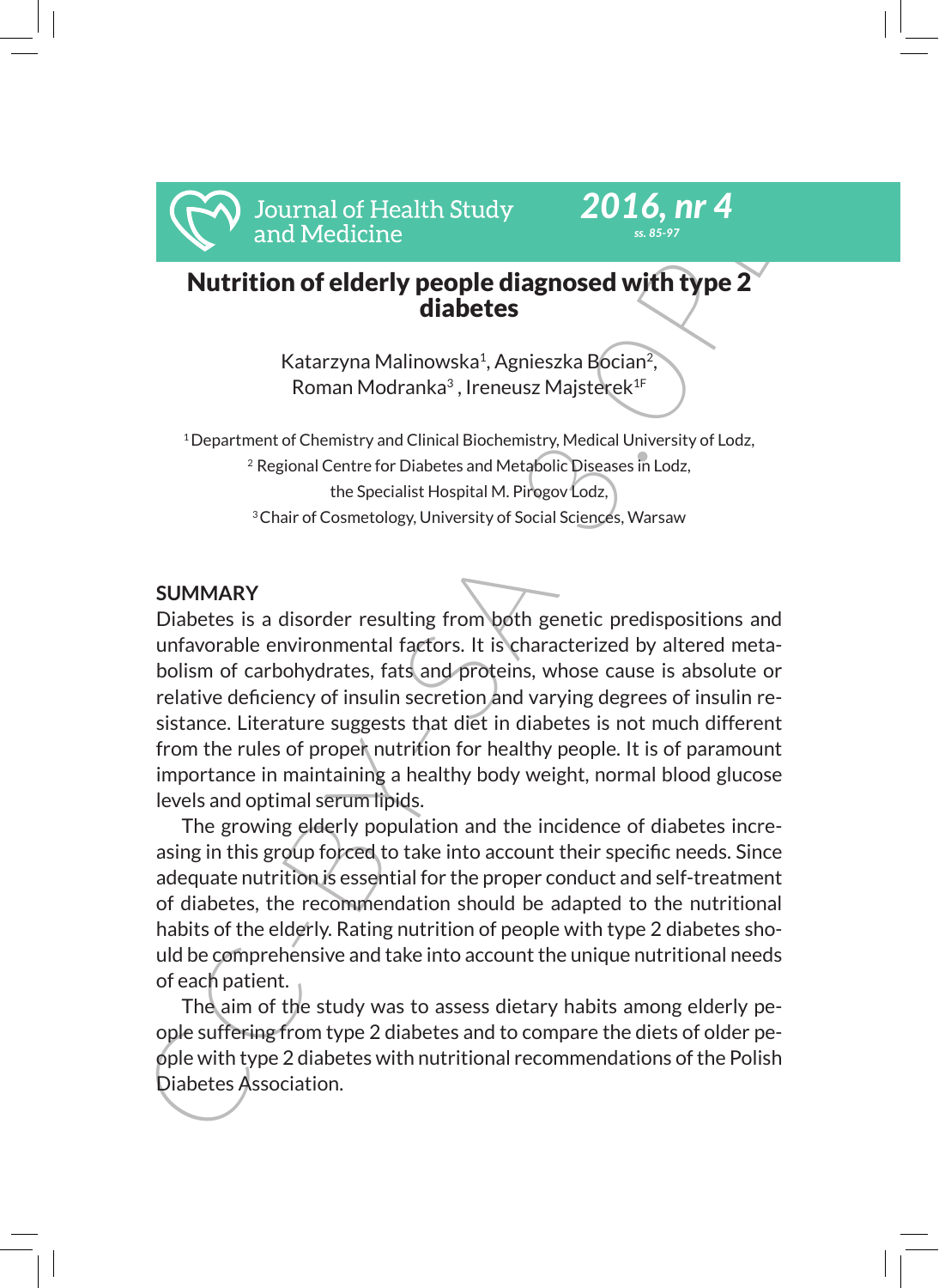**Key words** diabetes, diet, therapy

## *TYPE 2 DIABETES*

New words<br>
TYPE 2 DIABETES<br>
TYPE 2 DIABETES<br>
THE etiology of type 2 diabetes is not fully explained. The major reason<br>
is the reduced sensitivity to inulin (insulin resistance) and impairment<br>
of  $\beta$ -cell function, which The etiology of type 2 diabetes is not fully explained. The major reason is the reduced sensitivity to inulin (insulin resistance) and impairment of β-cell function, which in turn leads to extensive metabolic and clinical onset of the disease [1,2,3,4]. Initially, the clinical symptoms are less marked, and therefore a diagnosis of the disease occurs when there already are complications. Insulin resistance, which affects the occurrence of diabetes, decreases the effectiveness of the biological activity of insulin on glucose metabolism. The end result of insulin resistance is reduction of the ability of the hormone to inhibit hepatic glucose production and increase of glucose uptake by muscle and fat. To compensate for the phenomenon of insulin resistance, the secretion increases to maintain a normal glucose level. In individuals predisposed to type 2 diabetes the β-cells are unable to compensate for long-term hyperglycemia and reach the concentration of glucose in the blood after meals. Disorders of insulin secretion are progressive and can lead to a fasting hyperglycemia [5,6].

The main predisposing factors for type 2 diabetes:

Insulin resistance is increased by the presence of genetic factors in families, high compatibility of occurrence in monozygotic twins and high prevalence in certain ethnic groups (e.g. Priam Indians) [7,8] and environmental factors associated with lifestyle and diet (high caloric diet, obesity, avoidance of physical exertion), differences in the incidence of similar populations living in different geographical areas (e.g. Asians in the US), aging and reduction of the delay in insulin secretion, delayed absorption of food [7].

The characteristics of the type 2 diabetes is the age over 30, often insidious onset with a few selected symptoms of rarely occurring ketoacidosis, no association with histocompatibility (HLA) genes, the incidence of diabetes in the family, compatibility of monozygotic twins, the ability to control the disease with diet and oral antidiabetic drugs – insulin treatment may also be necessary in coexistence of insulin resistance and relative deficit of glucose, and very often accompanying obesity [9].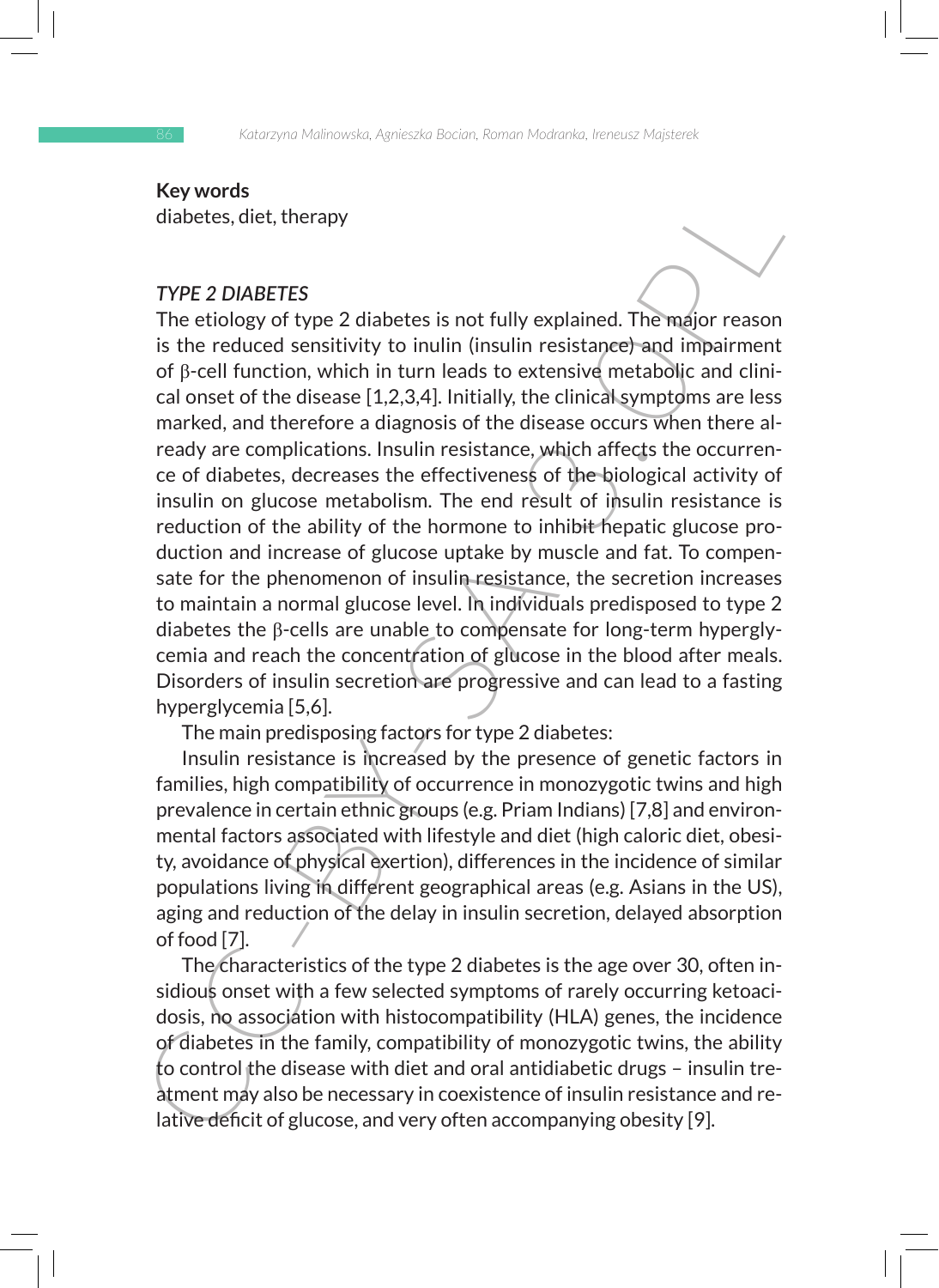The basic symptoms of diabetes include:

a. thirst,

- b. polyuria, urinary frequency,
- c. the fatigue and malaise,
- d. skin and genitourinary infections (e.g. fungal),
- e. visual disturbance transient myopia disorders,
- f. weight loss,
- g. complications: hypoglycemia, coma; chronic retinopathy, nephropathy, neuropathy, diabetic foot; changes in large vessels, cardiovascular disease, cerebrovascular disease, peripheral vascular disease,

h. mental disorders [7,10]

Treatment of type 2 diabetes consists of applying a proper diet, antidiabetic drugs and/or insulin and moderate physical activity – a healthy lifestyle.

# **THE ELDERLY DIABETES PATIENTS**

The simplest definition of the elderly is based on the criterion of age. It is 65 years of age as the time in which a person enters into the old age. In practice, also other data such as information on the activity in life, intellectual and physical fitness, mental status, and comorbidities should be taken into account. Old age brings a lot of health problems such as cardiac and skeletal muscles, blurred vision, memory disorders or cardiovascular diseases [11].

In enaste symptoms or dialetes include:<br>
a. thirst,<br>
b. polyuria, urinary frequency,<br>
c. the fatigue and malisaie,<br>
d. skin and genitourinary infections (e.g. fungal),<br>
e. visual disturbance - transient myopia disorders,<br> Developing a diagnostic and therapeutic plan needs to take into account patient's current somatic state, assessment of the social, functional and approximate determination of survival. Among the risk factors for diabetes, the age extends in the foreground. Other factors that influence the glucose metabolism disorders in the elderly include changes in diet, decreased physical activity, decreased muscle mass, decreased insulin secretion and insulin resistance [11,12,13]. The development of glucose intolerance is a recognized metabolic change that occurs in the aging process, and a degree of glucose intolerance later in life is a common phenomenon occurring in healthy people. Within each decade of life after reaching 30, the auxiliary blood glucose increased on average of 5.3 mg/ dl and fasting 1-2 mg/dl. A typical regimen of diabetes, including dietary restrictions, increased physical activity and pharmacologic interven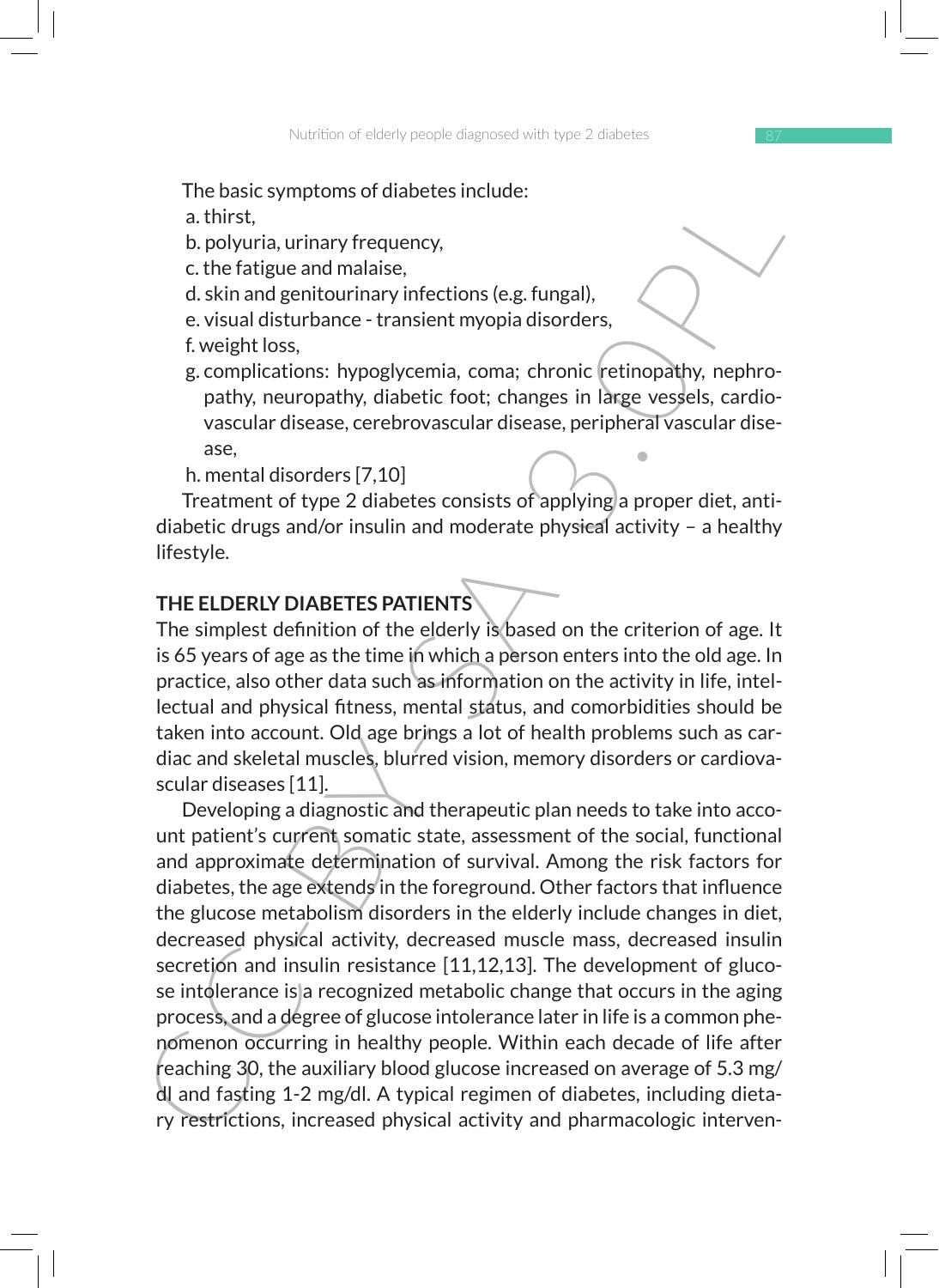tons, can lead o additional nearative rass in the ederery. Unwarded weight<br>loss, decreases in the levels of glucose and downs contribute to adverse<br>health effects. Nutritional intervention in older people is extremely imy<br> tions, can lead to additional health risks in the elderly. Unwanted weight loss, decreases in the levels of glucose and downs contribute to adverse health effects. Nutritional intervention in older people is extremely important because it can prevent such risks [14]. Elderly patients tend to change dietary habits and reduce carbohydrates, which in the long term can predispose to glucose intolerance [15]. A diet that contains the right amount of carbohydrates improves the sensitivity of peripheral tissues to insulin in the elderly. An important factor in reducing insulin resistance and improving glucose tolerance is increasing physical effort, which often decreases with age [16,17].

# **2. TREATMENT OF DIABETES**

In treatment of people diagnosed with diabetes it is necessary to recognize which type of diabetes we have to face. Depending on the type of diabetes, drug treatment, diet and controlled physical activity are used.

### **2.1. DIETARY TREATMENT**

Dietary treatment is an integral part of the treatment of diabetes, which results in metabolic control. It takes into account the individual objectives of the treatment, the patient's energy requirement, which depends on the age and type of work [18].

Proper nutrition is of particular importance in diabetes, proper selection of foods can regulate sugar levels in the blood. In any case, it does not mean starvation or surrender of many favorite dishes. The diet should be varied, preferably based on organic food and similar to the physiological diet, but it should limit or completely eliminate sugar. There are important principles, compliance with which allows you to keep fit and maintain proper blood sugar levels [19]:

1. The standardization of body weight in diabetes is often accompanied by overweight and obesity. Overweight and obese people should be encouraged to limit calories. All overweight (BMI 25 to 29.9 kg/m2) or obese adults (BMI  $\geq$  30.0 kg/m2) are recommended to introduce lifestyle changes, which include reducing calorie intake and/or increased physical activity; a moderate reduction in caloric balance (500-1000 KCl/d), most patients on a weight loss diet should provide their bodies with at least 1000-1200 kcal/d in the case of women and 1200- 1600 kcal/d for men [20,21].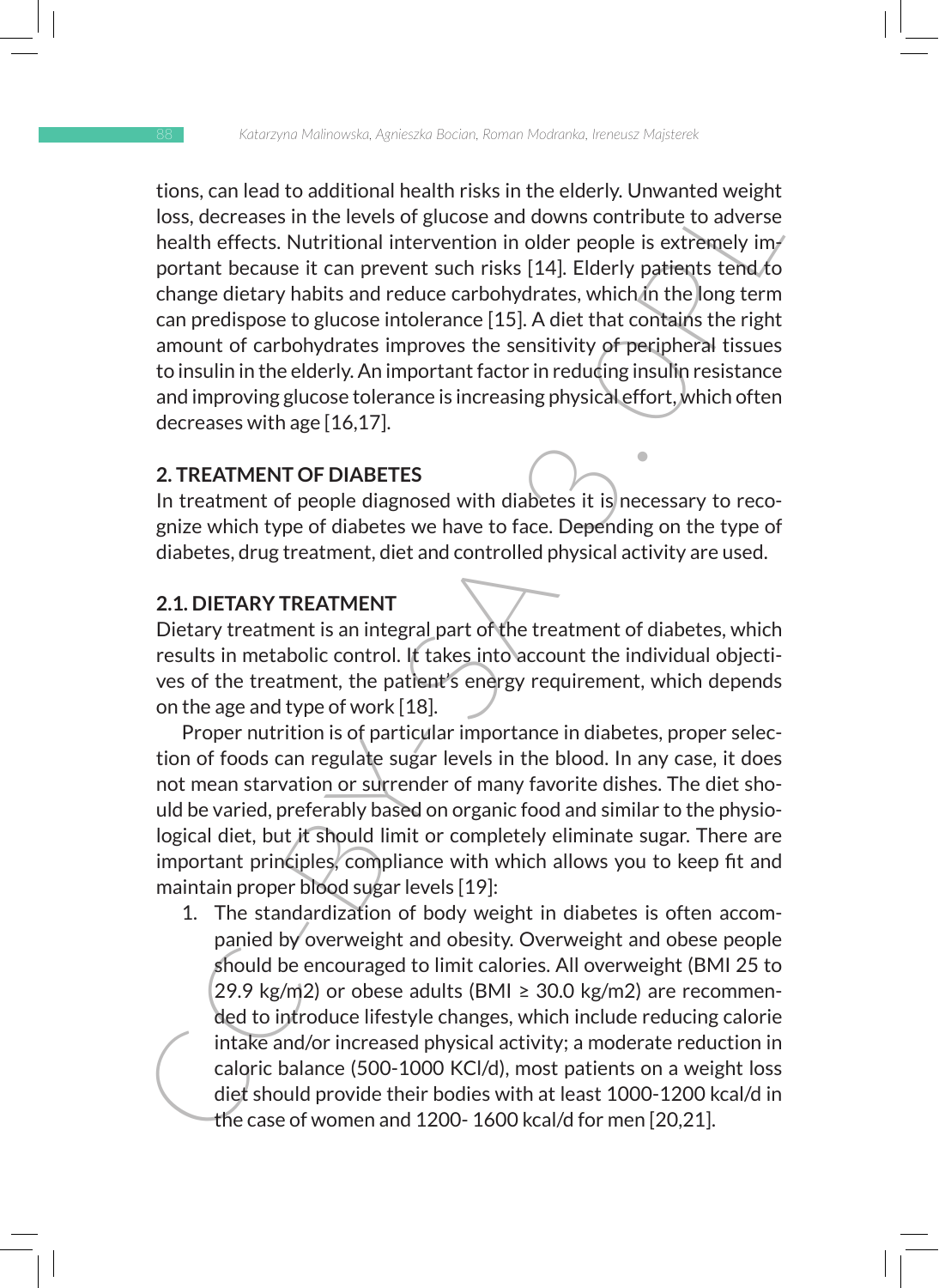2. Several small meals throughout the day – right planned nutrition is best divided into 5- 6 small meals throughout the day. Monitoring the total carbohydrate content of the diet (use of carbohydrate replacement – 1 chocolate bar is about 10-12g carbohydrates), calculating the glycemic index of the products to prevent sudden surges in blood glucose and maintaining it at a constant level [22].

#### **Carbohydrates**

2. Several small meast throughout the day - right pianned nurtriton<br>is best divided into 5- 6 small meals throughout the day. Monito-<br>ring the total carbohydrate content of the diet (use of carbohydra-<br>te replacement - 1 Diabetic diet should consist of 40-50% of energy from carbohydrates with a low glycemic index (GI less than 50). The glycemic index of foods affects the content of simple sugars, their preparation, the fragmentation of food, fruit maturity and the use of fats. In addition to the glycemic index found in products we also distinguish glycemic load of the products. In 1997 the concept of glycemic load (GL) was introduced. It is a numeric value, taking into account both the quality and the amount of carbohydrates in the product. It is calculated by multiplying the quantity of the carbohydrates contained in food in grams. The result should then be divided by 100. The higher the product's GL, the greater the increase in concentration of glucose can be expected after ingestion. Glycemic load values: a low glycemic load of 10 or less, the average glycemic load between 11- 19, the high glycemic index of 20 or less [1]. One gram of carbohydrates provides 4 kcal. Patients with diabetes should eat complex sugars – polysaccharides. Complex sugars are those which include: starch – present in large quantities in rice, cereals, potatoes, legumes, root vegetables, dextrin – obtained from hydrolysis of starch, glycogen – contained in the liver and muscles, cellulose and pectin – indigestible sugar cntained in plant food [23]. Monosaccharides should be subject to restrictions. These include monosaccharides – glucose present in fruit, fructose in honey, ripe fruit, galactose – derived from lactose hydrolysis, and disaccharides – sucrose contained in beet and cane sugar, lactose present in milk and maltose derived from starch hydrolysis [23,24]. The recommended intake of disaccharides by diabetics should not exceed 5-10% of the total energy supply. Sucrose as a sweetener should not exceed 20 gm/day. In patients with diabetes with insulin deficiency and impaired hepatic glycogen synthesis the glucose and fructose caused hyperglycemic effect.

A diet rich in fibers improves glucose tolerance and decreases the secretion of insulin. In addition, a high intake of dietary fiber can improve other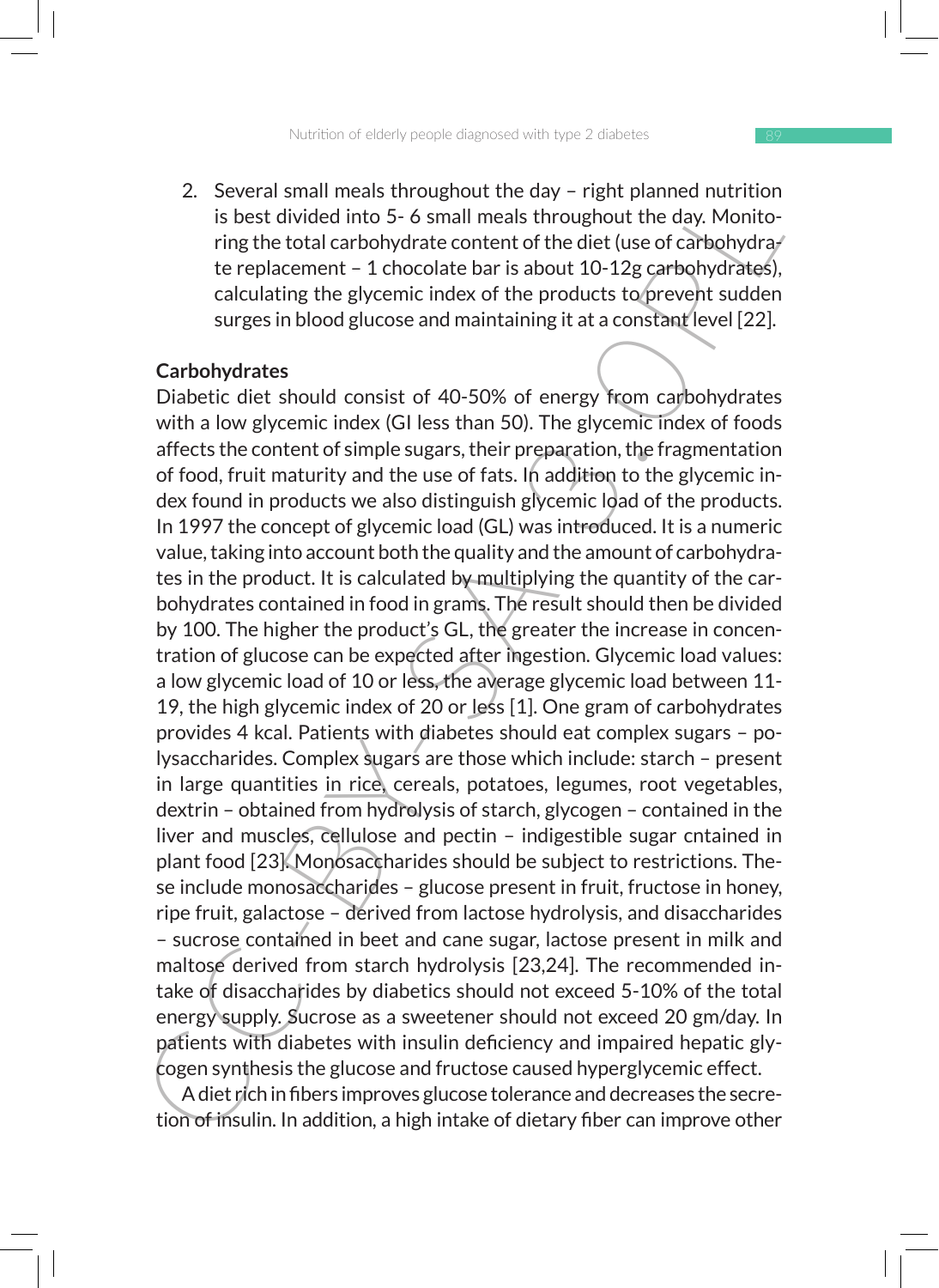metabolic parameters, may protect against the onset of cancer lesions and diverticulosis of the colon. The fiber contained in food is a heterogeneous group of complex polysaccharides that are resistant to digestive enzymes of the gastrointestinal tract. There is fiber soluble and insoluble in water. Cellulose, hemicellulose and lignin bind water and toxic metal ions and are insoluble in water (products, wheat and bran) [10,25,26].

# **Fats**

metaous parameters, may protoca against the onset of cancer lessions and<br>diverticulosis of the colon. The fiber contained in food is a heterogeneous<br>group of complex polysaccharides that are resistant to digestive enzymes Fats should provide 30-35% of the energy value of the diet. 1 g of fat is 9 kcal. Saturated fats should be less than 10% of the energy value of the diet. In patients with elevated LDL-C  $\geq$  100 mg/dl fats should be less than 7%. Monounsaturated fats should provide 10-15% of the energy value of the diet. Polyunsaturated fats should constitute approximately 6-10% of the energy diet including omega-6 fatty acid: 5-8%, and omega-3 fatty acid: 1-2%. The cholesterol content in the diet should not exceed 300 mg/d. In patients with elevated LDL-C  $\geq 100$  mg/dl, this amount should be reduced to 200 mg/d. To lower LDL cholesterol levels, reduce the share of saturated fat in the diet and/or replace them with carbohydrates with a low IG index and/or monounsaturated fats [20]. The intake of trans fatty acids should be minimized.

Saturated fats are also found in palm oil and coconut. A diet high in saturated fat promotes the development of atherosclerosis by an increase in total cholesterol and LDL [23.27].

Unsaturated fats are of plant origin and comprise of mono and polyunsaturated fatty acids. A diet rich in monounsaturated fatty acids (MUFA), most often used in the form of olive oil, may improve insulin sensitivity, glycemic control and the level of HDL cholesterol and may reduce the level of triglycerides in the serum. Therefore, in accordance with the position of the American Diabetes Association (ADA) and the European Association for the Study of Diabetes (EASD), diabetics can consume monounsaturated fats without restrictions.

A diet rich in polyunsaturated fats (PUFA) found in corn oil: sunflower and saffron, lowers total cholesterol and LDL cholesterol while lowering HDL.

Polyunsaturated fatty acids of the omega-3 are contained in fish oil, and effectively reduce the risk of coronary heart disease in diabetic patients through [23];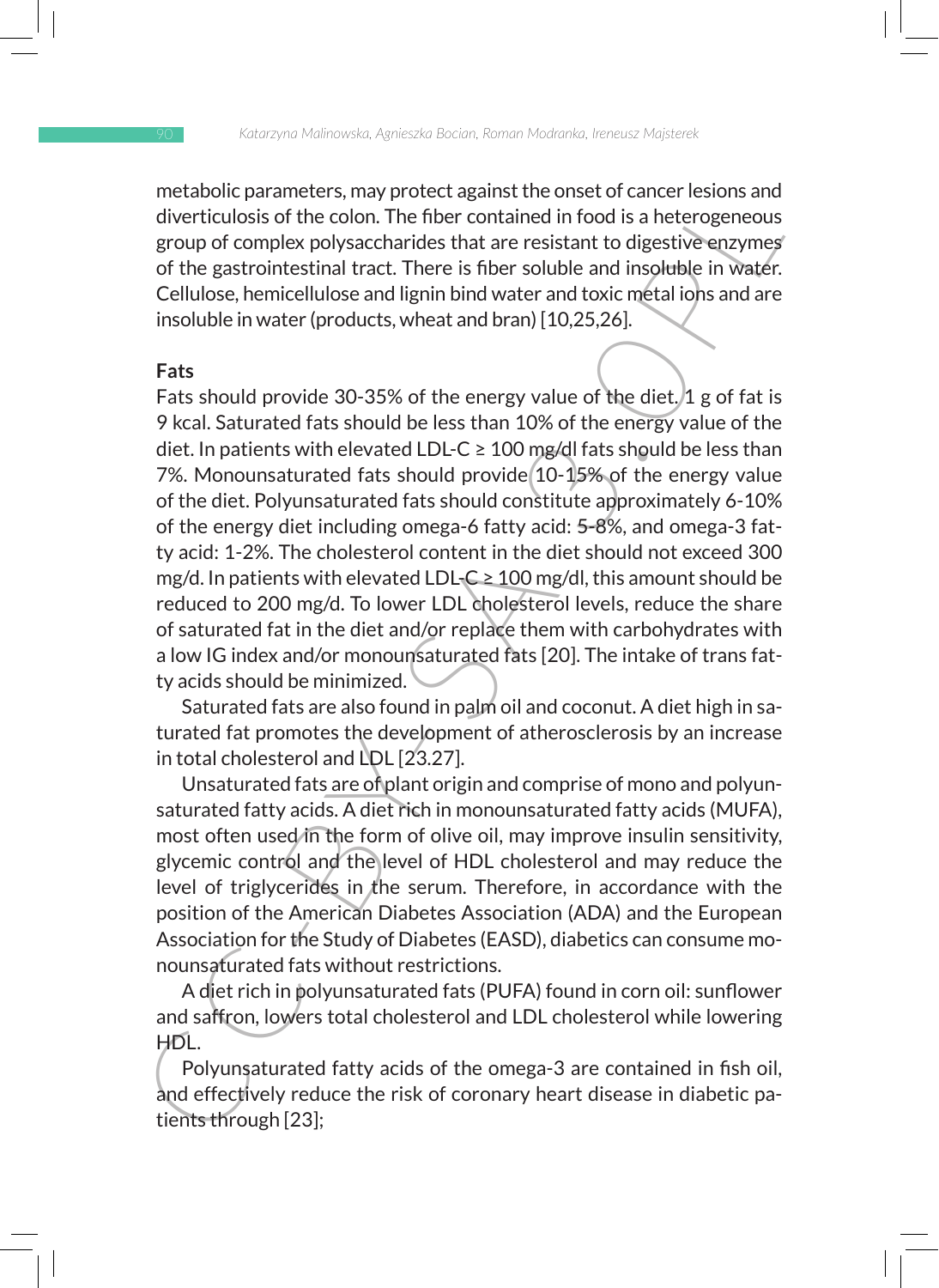- a. reducing the production of VLDL,
- b. decrease in blood pressure,
- c. reducing platelet aggregation
- d. prolongation of bleeding time.

# **Proteins**

The proportion of energy derived from protein in the diet should be 15- 20% with the ratio of animal protein to vegetable protein of 1:1. Proteins are made up of amino acids linked by peptide bonds and provide about 4 kcal/g [20].

Animal proteins have high biological value, because they contain a suitable amount of essential amino acids, in contrast to vegetable protein characterized by low biological value [28].

#### **Vitamins and minerals**

Supplementation with vitamins and micronutrients in patients in whom there was no deficiency is not advisable [15].

#### **Alcohol**

a. reauting the production of VLUL,<br>
b. decrease in blood pressure,<br>
c. reducing platelet aggregation<br>
d. prolongation of bleeding time.<br>
The proportion of energy derived from protein in the diet should be 15-20% with the Alcohol consumption by diabetic patients is not recommended. First, the patient should be advised that alcohol inhibits the release of glucose from the liver and therefore its consumption can promote the development of low blood sugar (hypoglycemia). Allowed standard consumption of pure ethanol (converted) is in an amount not greater than 20 g/d. for women and 30 g/d for men. It is forbidden for patients with dyslipidemia (hypertriglyceridemia) to consume alcohol, because it increases the disorder of lipid and fatty liver disease, neuropathy, and pancreatitis. Alcohol provides about 7 kcal/g of substance, not food, but it is an additional source of energy that must be taken into account when laying nutritional plan [28-30].

#### **Sodium in the diet**

No more than 5000-6000 mg/d should be consumed by healthy people, by people with moderate hypertension  $\leq 4800$  mg/d, and by people with hypertension and nephropathy  $\leq 4000$  mg/d [20,31].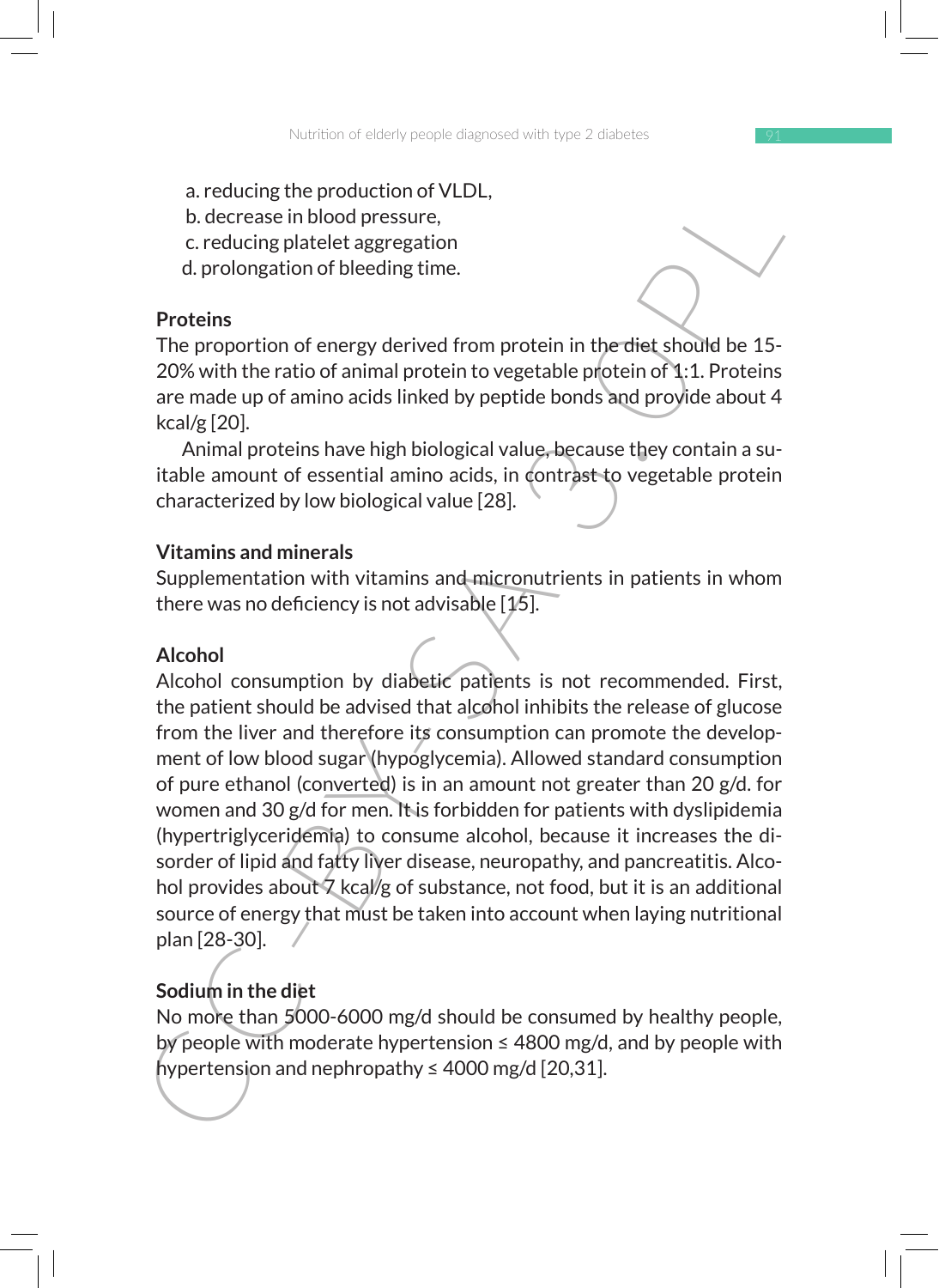#### **Sweeteners**

In patients with type 2 diabetes the maximum sucrose intake is 20 g/day, so as not to worsen the metabolic control. Patients especially obese, with hypertriglyceridemia, or poorly compensated metabolic diabetes should avoid eating large amounts of sucrose [32]. Fructose has been prohibited by the PTD from use by diabetic patients, due to the addition by the producers of glucose-fructose syrup in many products.

Xylitol is the alcohol obtained from the xylose present in vegetables and fruits. It provides about 4 kcal/g. It is absorbed slowly and does not increase the blood glucose and triglyceride levels.

Sorbitol (mannitol) is an alcohol obtained by the reduction of glucose or fructose. It provides 4 kcal/g. It is slowly absorbed. Sometimes induces an increase in blood glucose in patients with metabolic misalignment.

Saccharine is a sweetener, which is used mostly for patients with no calories, it is changed in the body and is expelled unchanged with the urine.

Cyclamates are thirty times sweeter than sucrose. They are devoid of the caloric content.

Somethers<br>
in patients with type 2 diabetes the maximum sucrose intake is 20 g/day,<br>
so as not to worsen the metabolic control. Patients especially obese, with<br>
hypertriglyceridemia, or poorly compensated metabolic diabete Aspartame is a sweetener/a hundred times sweeter than sucrose. It provides about 4 kcal/g substance. However, it is unstable in solution and when heating food. Safe dose of aspartame is 50μg/kg/day. An important factor affecting the proper nutrition in diabetes, especially in overweight people, is to modify their behavior. Diet alone is often associated only with food ration on the plate. It includes, however, besides ration, the suitable culinary treatments and technology in food preparation and proper eating.

# **2.2 DIETARY TREATMENT OF ELDERLY PATIENTS**

Institute of Medicine (IOM) published a list of references for nutrients in people aged 51-70 and over 70 years. The current recommended protein intake for adults is 0.8 g/kg per day. It also recommended the intake of 1.0-1.6  $g/kg$  per day, and even 25-30 g of high-quality protein at every meal in the elderly [14,33].

Regarding the percentage of carbohydrates and fats in the diet of elderly, they are the same as in younger adults [14].

The recommended intake of fiber in patients aged >50 years is greater than in the above-mentioned group. Some older people avoid pro-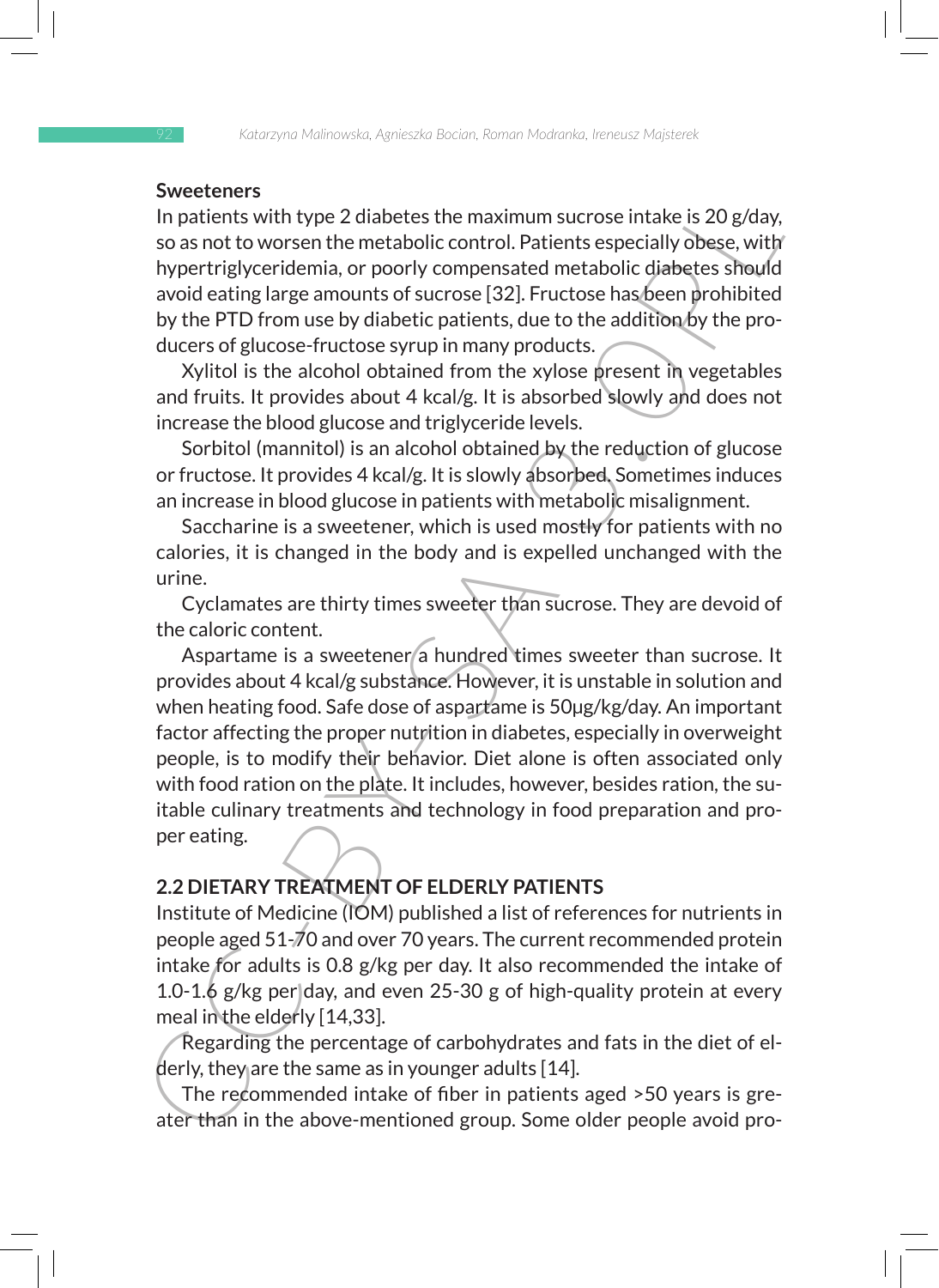ducts with high fiber because of the difficulty in chewing and digestion. If the demand for dietary fiber in an amount of 21 g/day in women aged more than 50 years and 30 g/day in men aged more than 50 years is not satisfied, you should gradually increase it, eliminating intolerance symptoms: increased amount of gas, bloating, abdominal pain and diarrhea [34].

ducts with nigh more because of the dimension and discussion of the demand for dietary fiber in an amount of 21 g/day in women aged<br>more than 50 years and 30 g/day in men aged more than 50 years is not<br>satisfied, you shou The recommended fluid intake in adult men and women does not change with age. Fluid intake should be monitored for proper hydration and prevention of hyperosmotic syndrome. Problems concerning the movement and use of toilets may discourage people to reach for fluids. However, modifications to the above guidelines may be necessary, if there are coexisting diseases such as e.g. presence of nephropathy  $[14]$ .

A significant difference in terms of the nutritional objectives concerns the reduction of body weight in younger people who are overweight and obese, and the elderly. In the latter an aggressive weight loss treatment is not recommended. Older people with diabetes should not be encouraged to reduce body weight and introduce calorie restriction diet [14,22].

In the elderly the nutritional habits have long been shaped. Dietary recommendations, which lead to a reduction in choice of foods, or use long methods and conditions for preparing and eating meals can be rejected [26,25,27]. For the elderly the meals may be the greatest pleasure in the everyday routine. Therefore, drastic changes in the current feeding of the patient should not be made

#### **SUMMARY**

Diabetes is a disease whose symptoms may initially be invisible and undetectable. Type 2 diabetes is also called adult-onset diabetes. According to physicians, the main reason for its occurrence is an unhealthy lifestyle, and above all obesity.

The elderly are characterized by the presence of metabolic disorders which are affected by body fat, insulin resistance, hypertension, and disorders of water. The basis for the treatment of type 2 diabetes is a behavioral treatment aimed at proper diet and exercise. Behavioral treatment of elderly people with type 2 diabetes can sometimes prove to be a serious obstacle. Elderly patients often have fixed habits and food preferences. Eating foods may also be one of the greatest pleasures in the daily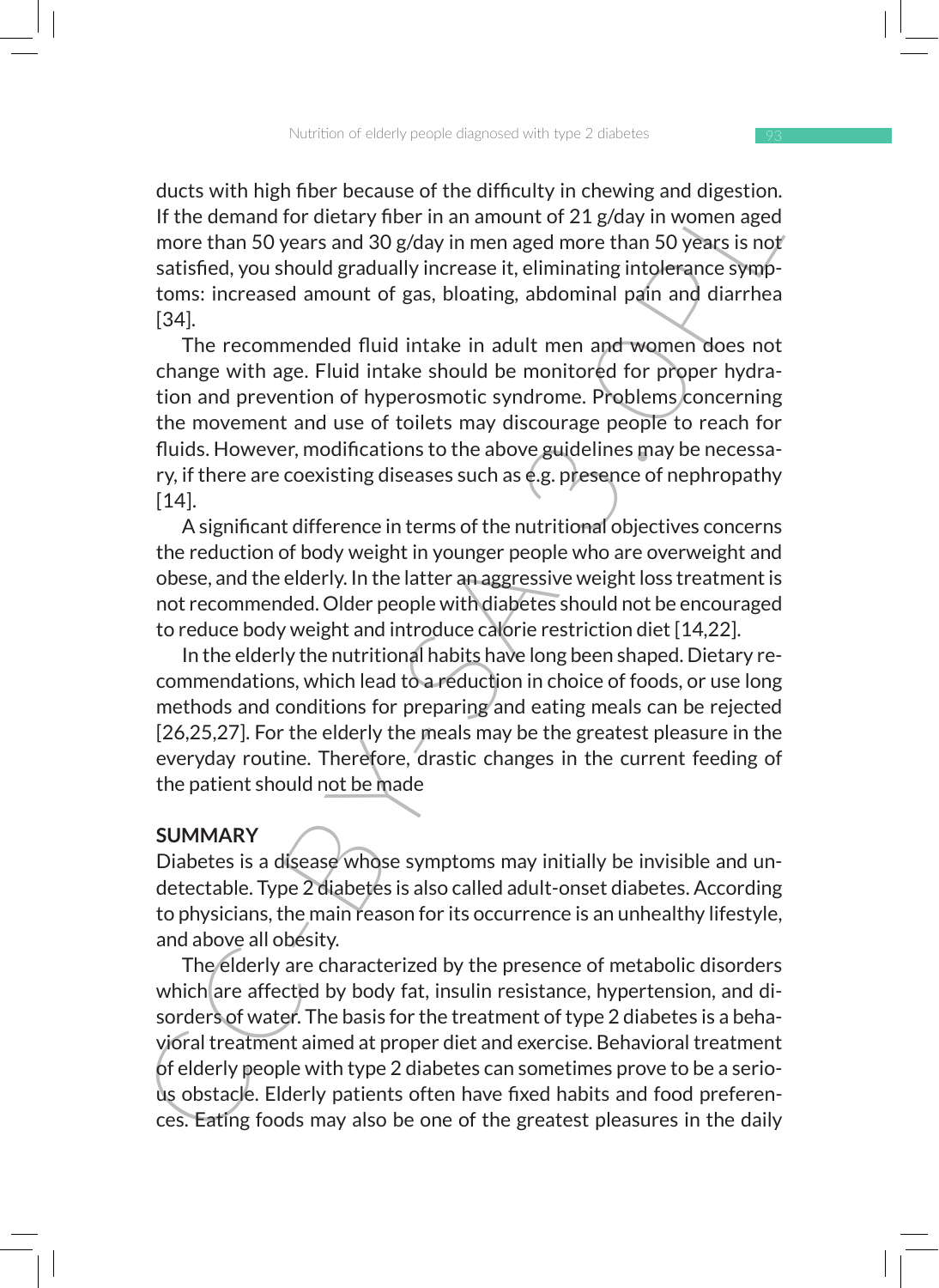routine of life of older people. You should also keep in mind that too much restriction in the diet can lead to skipping meals and, consequently, lead to malnutrition.

# **Literature**

1. Merecz A, Markiewicz L, Sliwinska A, Kosmalski M, Kasznicki J, Drzewoski J, Majsterek I. Analysis of oxidative DNA damage and its repair in Polish patients with diabetes mellitus type 2: Role in pathogenesis of diabetic neuropathy. Adv Med Sci 2015; 60(2): 220-30.

2. Szostak BW, Cichocka A, Szostak-Węgierek D. Leczenie niefarmakologiczne cukrzycy. Leczenie dietą chorych na cukrzycę [w] Sieradzki J. (red.): Cukrzyca, Gdańsk: Via Medica, 2006. str. 396-406.

3. Belfiore F, Iannello S. Etiologiczna klasyfikacja, patofizjologia i rozpoznanie [w] Sieradzki J. (red.): Nowe poglądy na cukrzycę i jej leczenie, Kraków: Wydawnictwo Przegląd Lekarski 2002. str. 1- 14.

routine of inter or or or prespies. To us not the mediation in the discussion in the diet can lead to skipping meals and, consequently, lead<br>to malnutrition.<br>
Literature<br>
1. Merecz A, Markiewicz L, Sliwinska A, Kosmalski M 4. Weber KS, Strassburger K, Pacini G, Nowotny B, Müssig K, Szendroedi J, Herder C, Roden M. German Diabetes Study group. Circulating adiponectin concentration is inversely associated with glucose tolerance and insulin secretion in people with newly diagnosed diabetes. Diabet Med 2016; doi: 10.1111.

5. Kasznicki J, Sliwinska A, Kosmalski M, Merecz A, Majsterek I, Drzewoski J. Genetic polymorphisms (Pro197Leu of Gpx1, +35A/C of SOD1, -262C/T of CAT), the level of antioxidant proteins (GPx1, SOD1, CAT) and the risk of distal symmetric polyneuropathy in Polish patients with type 2 diabetes mellitus. Adv Med Sci 2016; 61(1): 123-9.

6. John S. Complication in diabetic nephropathy. Diabetes Metab Syndr 2016;10(4):247-249.

7. Campbell IW, Lebovitz H. Cukrzyca – fakty. Gdańsk: Wydawnictwo Medyczne Via Medica, 2003. str. 1- 19.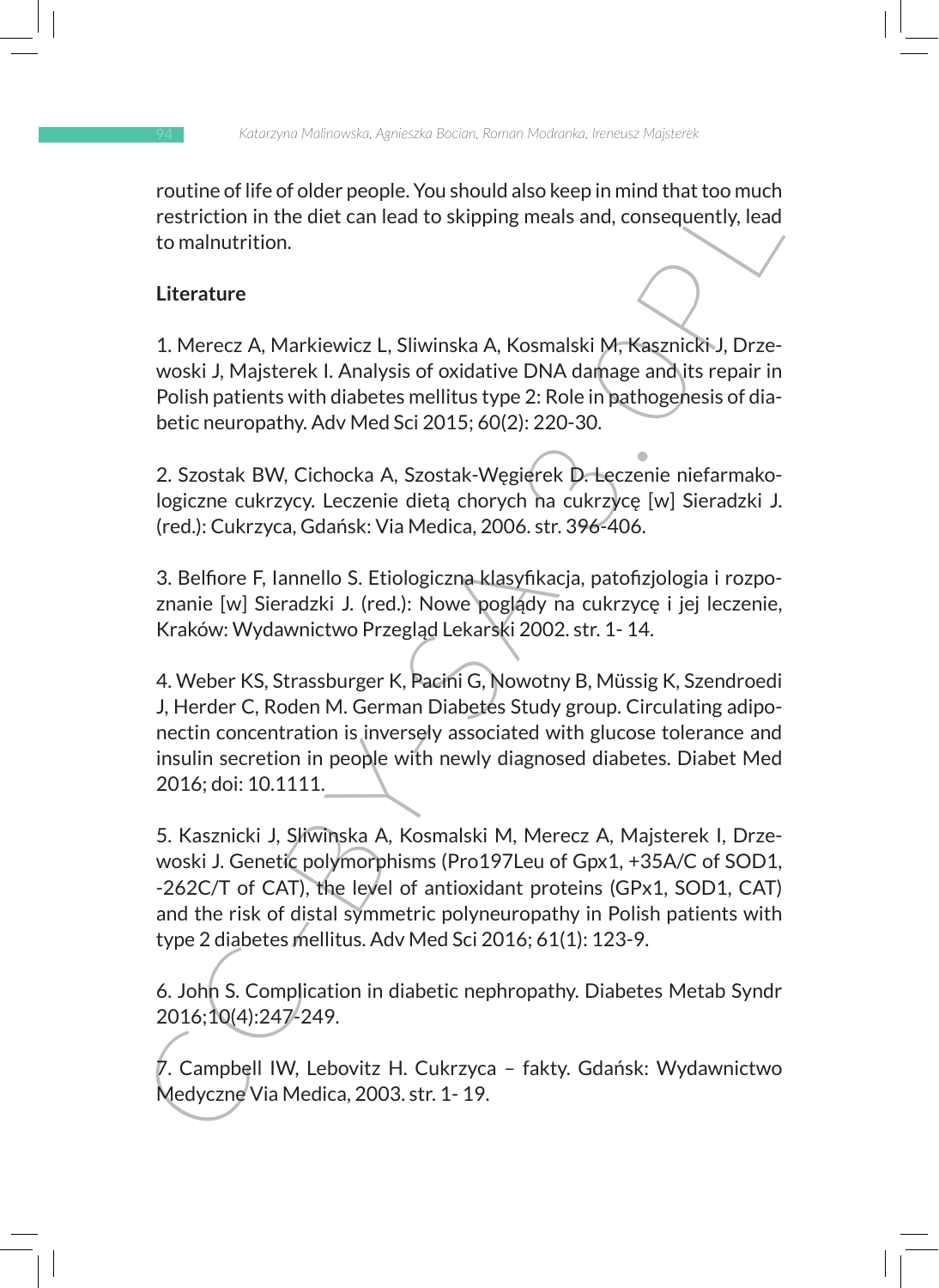8. Brookes AP. Jak poprawić przestrzeganie zaleceń lekarskich (complinace) wśród chorych na cukrzycę?. Forum Diabetologiczne 2005; 8: 3- 6.

9. Russell D, White, MD. Ćwiczenia w leczeniu cukrzycy. Medycyna po Dyplomie 2000; 2 (51): 124- 133.

10. Adamska Edyta. Górska Maria, Indeks i ładunek glikemiczny diety w leczeniu cukrzycy, Diabetologia na co dzień 2008; 4 (13): 7-12.

11. Strojek K. Cukrzyca u osób w wieku podeszłym [w] Sieradzki J. (red.): Cukrzyca, Gdańsk: Via Medica; 2006. str. 610-616.

12. Steven R, Gambert T. Narastająca epidemia: cukrzyca a podeszły wiek: demografia, czynniki ekonomiczne i patofizjologia. Diabetologia po dyplomie 2007; 4 (1): 10-18.

13. Suhl E. Nauka samokontroli w cukrzycy dla osób w podeszłym wieku: podstawowe zasady i podejście praktyczne. Diabetologia po dyplomie 2007; 4 (1): 26-33.

14. Stanley K. Problemy związane z żywieniem w rosnącej populacji starszych chorych na cukrzycę. Diabetologia po dyplomie 2014; 11 (1): 32.

15. Kokoszka-Paszkot J. Cukrzyca u osób w podeszłym wieku- spojrzenie geriatry. Geriatria Polska 2006; 1: 41-47.

16. Ciborowska H, Rudnicka Anna. Dietetyka. Żywienie zdrowego chorego człowieka. Warszawa: PZWL; 2004. str. 392-393.

17. Czech Anna. Zasady i metody edukacji terapeutycznej osób z cukrzycą. Medycyna Metaboliczna. 2006; 2: 15-20.

6. Brookse AP. Jak poprawic przestrzeganie zaiecen ieksreskich icompilitational calculation accel wisród chorych na cukrzycę?. Forum Diabetologiczne 2005; 8: 3-6.<br>
9. Russell D, White, MD. Ćwiczenia w leczeniu cukrzycy. Me 18. Tatoń J. Leczenie za pomocą modyfikacji sposobu odżywiania: cele i zasady [w] Tatoń J. (red.): Diabetologia, Warszawa: PZWL ; 2001: 233- 240.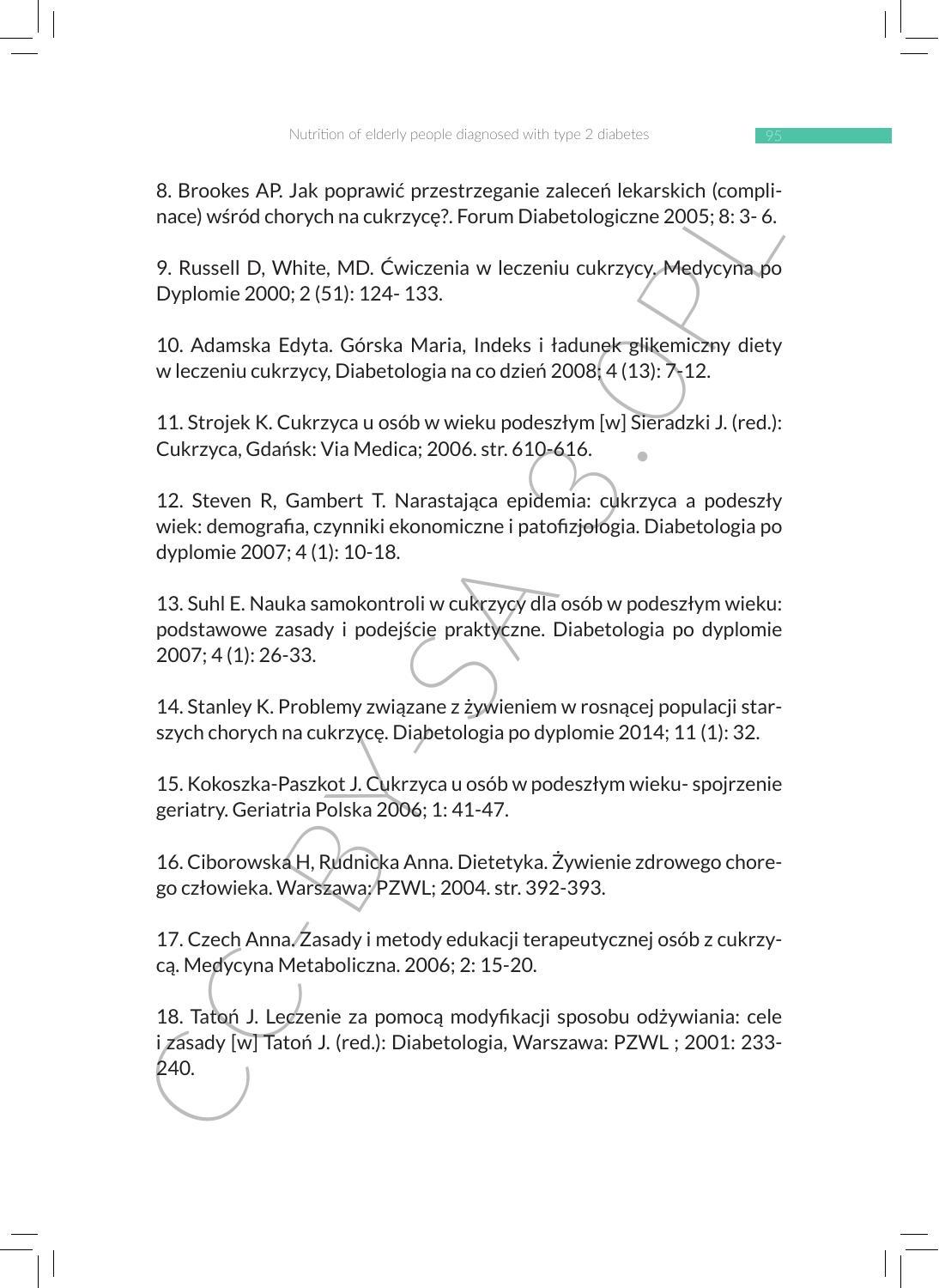19. Włodarek D. Niewłaściwe modyfikacje diety. Diabetologia po dyplomie 2105; 12 (1): 40-43.

20. Zalecenia Polskiego Towarzystwa Diabetologicznego: Terapia behawioralna. Zalecenia żywieniowe dla chorych na cukrzycę. Diabetologia Praktyczna 2014, 3 suplement A: A10- A11.

21. Watkins JP, ABC Cukrzycy. Gdańsk: Wydawnictwo Medyczne Via Medica; 2004. Str. 10- 21.

22. Knap M, Maciąg D. Pielęgniarka wobec edukacji pacjenta z cukrzycą [w] Abramczyk A., Pruska W., Panaszka B. (red.) Cukrzyca problem społeczny XXI wieku Wrocław: "ARGI", 2003. Str. 201- 209

23. Malik VS. Popkin BM, .Bray GA, Després JP, Willett WC. Hu FB, Corresponding. Sugar-Sweetened Beverages and Risk of Metabolic Syndrome and Type 2 Diabetes.

Diabetes Care 2010; 33(11): 2477-2483.

24. Jabłoński E, Kaźmierczak U, Cypryk K. Leczenie dietetyczne chorych na cukrzycę przy współistnieniu innych schorzeń i dolegliwości. Diabetologia Polska 2004; 1 (11): 44- 49.

25. Gromadzka- Ostrowska J, Włodarek D, Toeplitz Z. Edukacja prozdrowotna, Warszawa: SGGW; 2003. str. 28- 31; 152- 162.

26. Klupa T. Dieta cukrzycowa wczoraj i dziś. Diabetologia na co dzień 2006; 3: 16-18.

19. Woodares L. Niewasscwe modynkacje diety. Diabetologia po dyplo-<br>
mic 2105: 12 (1): 40-43.<br>
20. Zalecenia Żywieniowe dla chorych na cukrzyce. Terapia beha-<br>
20. Zalecenia Żywieniowe dla chorych na cukrzyce. Diabetologia 27. McBrien K, Rabi DM, Campbell N, Barnieh L, Clement F, Hemmelgarn BR, Tonelli M, Leiter LA, Klarenbach SW, Manns BJ. Intensive and Standard Blood Pressure Targets in Patients With Type 2 Diabetes Mellitus: Systematic Review and Meta-analysis. Arch Intern Med 2012;24; 172(17): 1296-303.